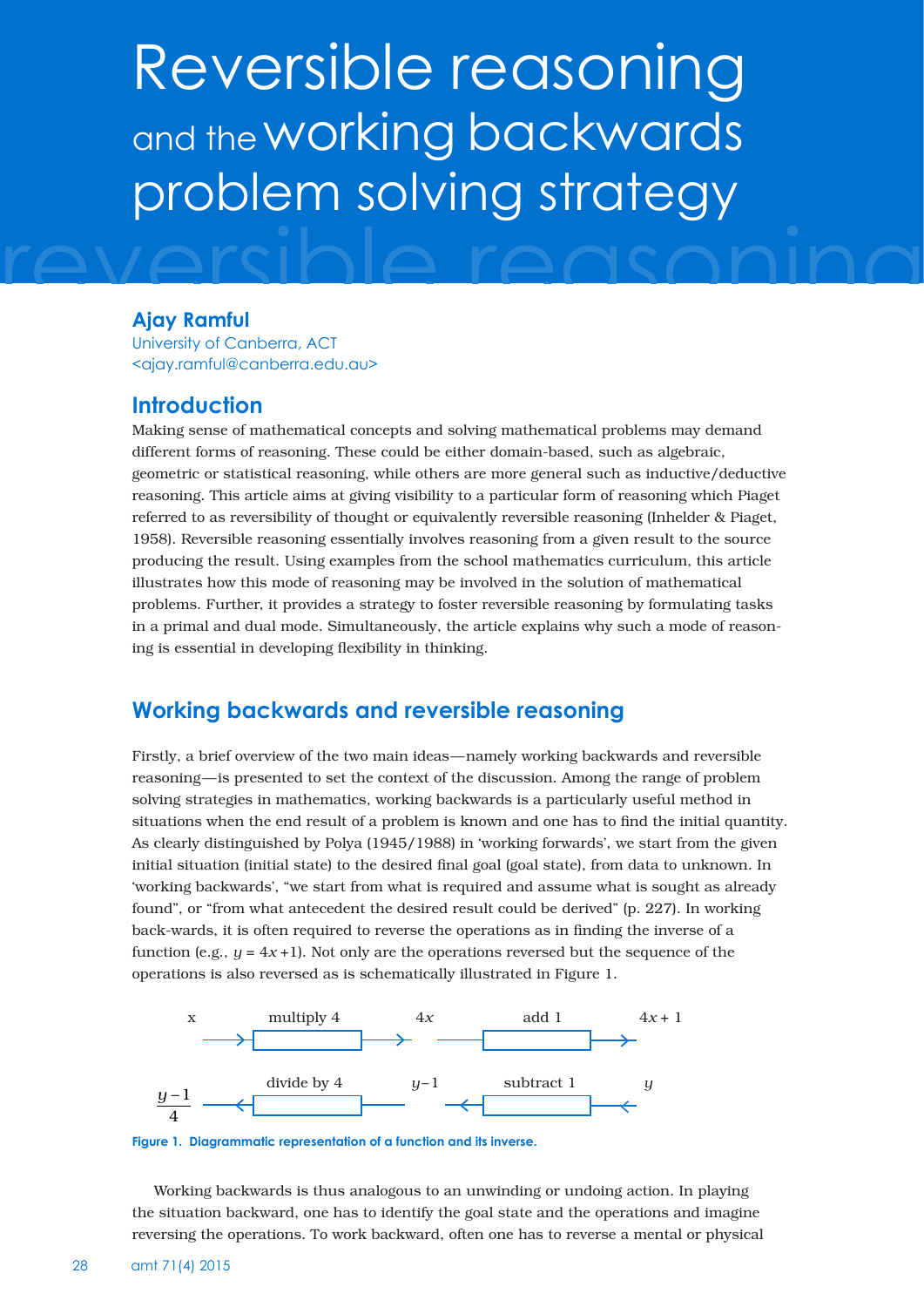action to return from the result of a process to the start of the process. Inhelder and Piaget (1958) described this mode of reasoning as reversibility of thought. To make this idea more concrete, consider the following problem: Jim has 5 marbles. He has 8 fewer marbles than Connie. How many marbles does Connie have? (Carpenter & Moser, 1983, p.16). To solve this question, the problem solver has to realise that if Jim has 8 fewer marbles than Connie then the latter has 8 more marbles than Jim, that is, the problem solver has to reverse their thought process. Inhelder and Piaget (1958) called this form of reversible reasoning *negation*  or *inversion*. Similarly, if one knows that quantity A is greater than B, then one has to reverse their thought to deduce that quantity B is less than quantity A.

Consider another common problem from school mathematics concerned with percentage increase or decrease. For instance, after a 10% reduction, the price of a laptop went down to \$600. What was the original price of the laptop? To solve this problem, one has to make the inference that the current price (\$600) represents 90% of the original price. This inference rests on the realisation that the original price of the laptop (an unknown quantity) is equivalent to 100%. However, since there is a 10% reduction, the current price is 90% of the original price. In solving the laptop problem, one is not inverting a particular operation or order of a process to find the original price of the laptop but rather one is compensating for the reduction (by considering  $100\% - 10\% = 90\%$ ). Thus this type of inference allows us to go back to find the unknown starting quantity (the original price of the laptop). Inhelder and Piaget (1958) called this form of reversible reasoning as compensation. Hackenberg (2010) describes compensation in terms of creating a state equivalent to the original state or "a transformation back and forth between equivalent states" (p. 425) to find the starting unknown quantity.

To make this mode of reasoning more explicit, one must distinguish between two types of problems: primal and dual. In the primal problem, the source and relation are specified and the aim is to find the result. In the dual problem the result and the relation are specified and the aim is to find the source. Figure 2 provides a diagrammatic illustration of the primal-dual pair.



#### **Primal problem**

**Figure 2. Structure of a primal and dual problem.**

## **Example problems**

Five example problems from different areas of mathematics are provided to illustrate how this mode of reasoning may be involved. These are: fractions, percentage, algebra, geometry, and data. The same problem is reformulated from the primal to the dual form.

#### **Example 1: Fractions**

- **Primal problem:** A parking lot can contain a maximum of 45 cars. How many cars can  $\frac{2}{3}$  of the parking lot contain?
- Dual problem: There are 30 cars in a parking lot. This is  $\frac{2}{3}$  of the number of cars that the parking lot can contain. How many cars can the parking lot contain?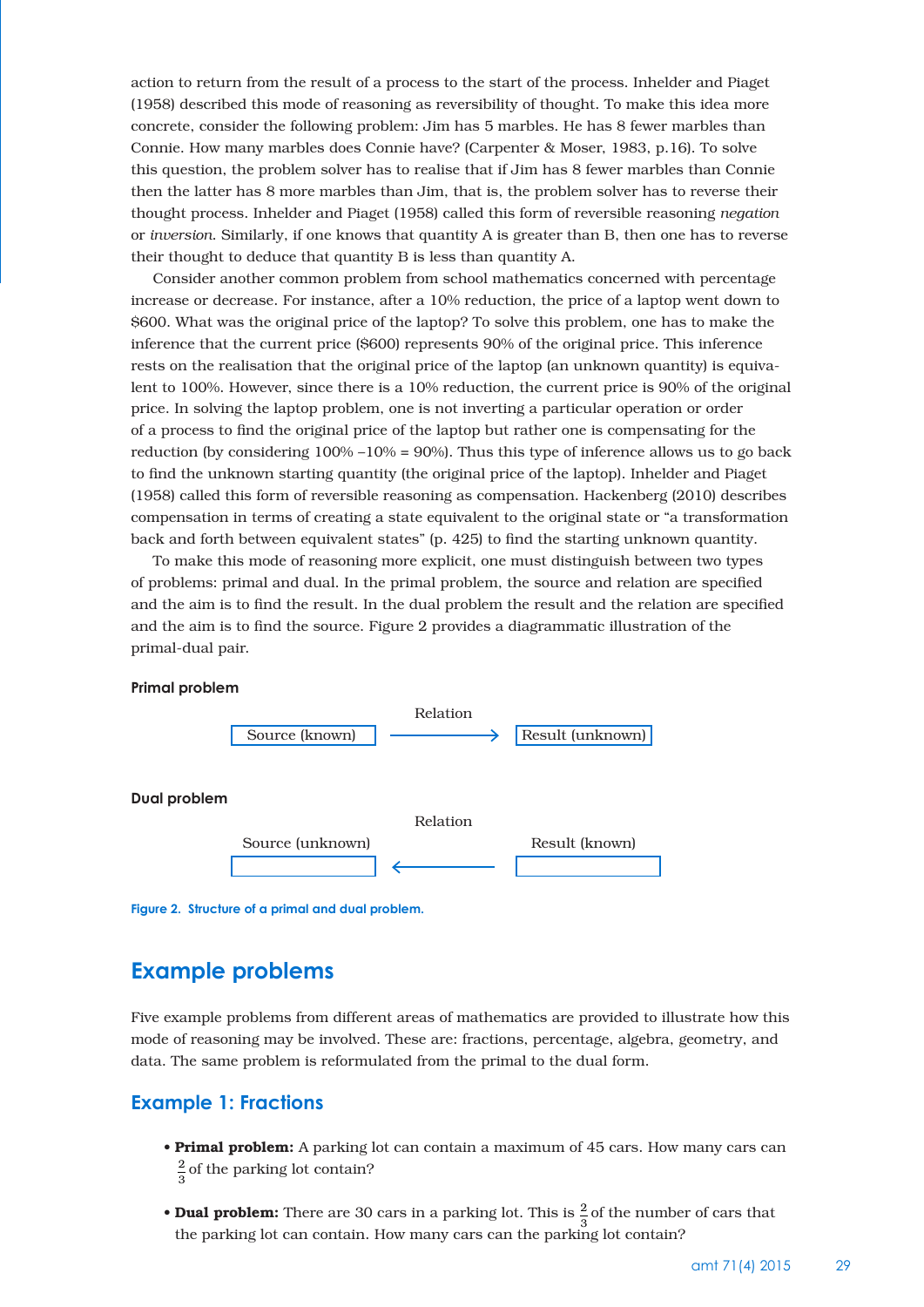In the primal problem, one has to find a part from a given whole. In the dual problem, the part is given and one has to construct the whole. Thus, if  $\frac{2}{3}$  of the number of cars represents 30, this means that  $\frac{1}{2}$  of  $\frac{2}{3}$ , that is,  $\frac{1}{3}$  represents 15 cars. Therefore, one whole, which can be made from 3 one third units, corresponds to  $3 \times 15$  cars = 45 cars. Clearly, the dual problem creates more context for deep mathematical thinking.

#### **Example 2: Percentage**

- Primal problem: Megan contributed \$32 to a charity fund. Jessica contributed 175% of what Megan contributed. How much did Jessica contribute?
- Dual problem: Jessica contributed \$56 to a charity fund. This represents 175% of the money that Megan contributed. How much money did Megan contribute?

The primal problem involves a multiplying action, 175% of \$32 = \$56. However, the dual problem requires the realisation that 175% of an unknown quantity (Megan's share) represent \$56. Thus, to construct 100%, one has to find a way to 'get rid' of the extra 75%. One way to proceed is to interpret 175% as  $1\frac{3}{4}$  or  $\frac{7}{4}$  (that is, 7 quarters or 7 one-fourth units). Thus,  $\frac{7}{4}$  of the unknown quantity represents \$56 and therefore  $\frac{1}{4}$  of the unknown quantity represents  $\frac{56}{7}$  = \$8 and 4 one-fourth units represents \$8 x 4 = \$32. Another approach could be to reason as follows: 175% represents \$56; 1% represents  $\frac{856}{175}$ ; and 100% represents  $\frac{$56}{175} \times 100 = $32$ 

One of the intuitive responses for the dual problem is illustrated in Figure 3. The Year 7 student took  $1\frac{3}{4}$  of the given quantity, that is  $1\frac{3}{4}$  of 56, rather than finding the quantity which when multiplied by  $1\frac{3}{4}$  yields \$56. First, she divided 56 by 4 to obtain 14 (representing  $\frac{1}{4}$  of 56). Then she multiplied 14 by 3 to get 42 (representing  $\frac{3}{4}$  of 56). Eventually, she added 56 (representing 1 whole) to 42 (representing  $\frac{3}{4}$ ) to obtain 98. Discussing the primal and dual problems with students in conjunction can potentially lead students to appreciate the subtle difference between these two related problems. Further, the dual problem may also prompt students to think in terms of an unknown quantity.



**Figure 3: Example of an intuitive response for the dual problem**

#### **Example 3: Algebra**

- **Primal problem:** Evaluate the expression  $100 \frac{57}{x}$  given that  $x = 3$ .
- **Dual problem:** Find the value of *x* in  $100 \frac{57}{x} = 81$ .

The primal problem merely requires the substitution of  $x = 3$  in the expression and evaluating the expression to produce the result. Thus, it requires working in a forward direction. The dual problem can be solved in a number of ways. One possible method is as follows: '100 minus what equals 81?' [19] and '57 divides by what makes 19' [3]. This requires reversible reasoning in the sense that one has to work back to think that if 100 minus a number equals 81 then 100 minus 81 should be the number. Similarly, if 57 divides by a number gives 19, then 57 divides by 19 produces the unknown number. Another way of solving this problem is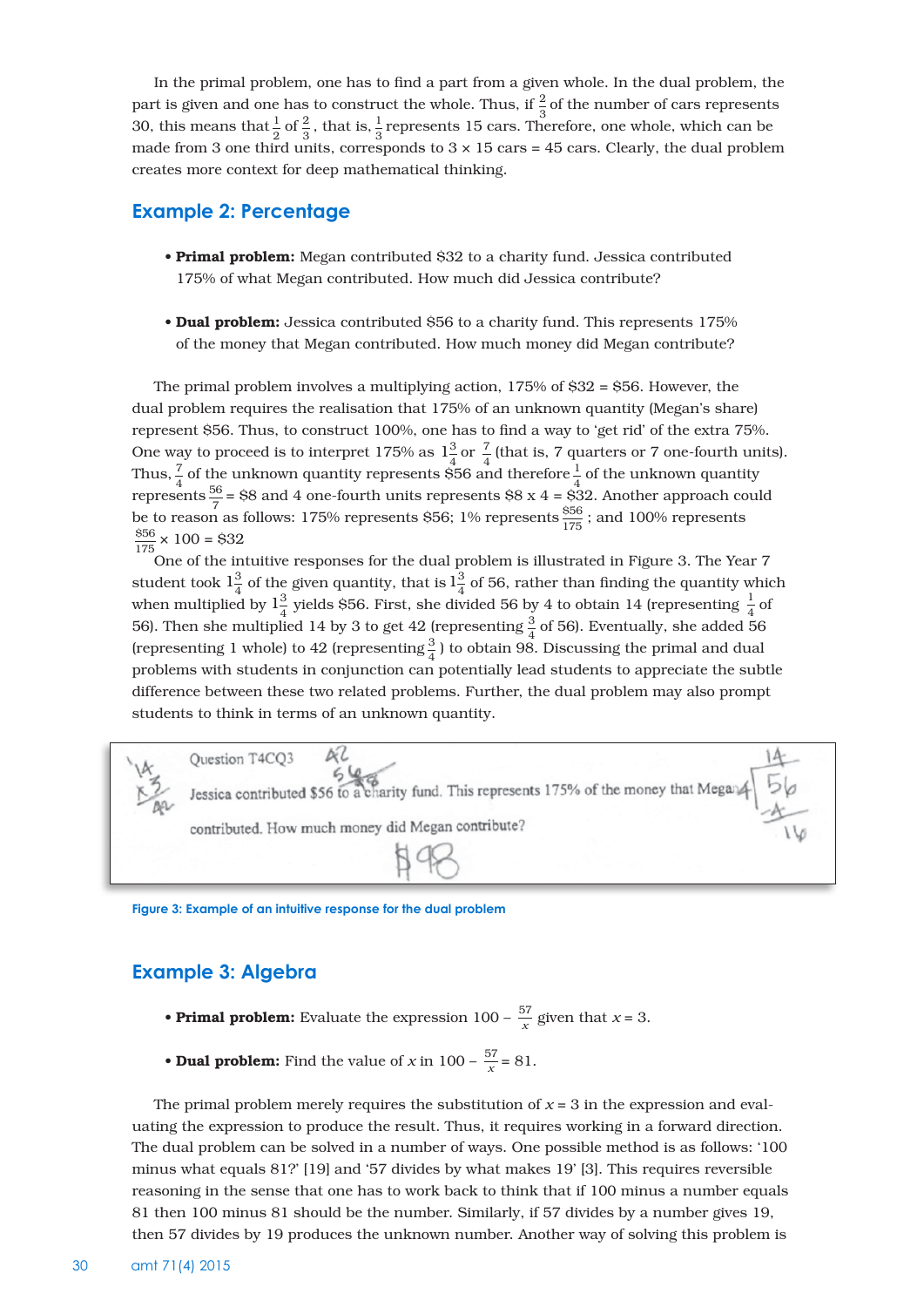to multiply the left hand side and right hand side of the equation by *x*. Conceptually, this is based on the realisation that multiplying the two sides of the equation by *x* does not change the equation. Thus,  $100x - 57 = 81x$ . Similarly, one can subtract  $81x$  on either side of the equation without changing it to obtain  $19x - 57 = 0$ . In the next step, 57 is added on both sides of the equation to obtain  $19x = 57$ . Finally, both sides of the equation is divided by 19 to obtain  $x = 3$ . By performing similar operations on either side of the equation, the problem solver is creating a system equivalent to the original state to work back to determine the source  $(x = 3)$  that created the result  $(81)$ . Here, the automaticity and procedural swiftness with which the problem solver manipulates the equation algebraically may suppress the visibility of reversible reasoning. In fact, the importance of reversibility in algebraic thinking has also been pointed out by Driscoll (1999):

Effective algebraic thinking sometimes involves reversibility (i.e., being able to undo mathematical processes as well as do them). In effect, it is the capacity not only to use a process to get to a goal, but able to understand the process well enough to work backward from the answer to the starting point. (p.1)

#### **Example 4: Geometry**

• Primal problem: Find the gradient of the ramp in Figure 4.



**Figure 4. Ramp of base 12 units and height 3 units.**

• Dual problem: Create a ramp with the same steepness as the one shown above but which has a base length of 13cm (Lobato & Thanheiser, 2002). The primal problem involves working in a forward direction  $(3 \div 12)$ . The dual problem, however, requires one to think of a number which when divided by 13 gives  $\frac{1}{4}$ . Thus, one has to multiply 13 by  $\frac{1}{4}$  to obtain the height.

#### **Example 5: Data**

- **Primal problem:** Four objects have weights 3kg, 4kg, 6kg, and 7 kg. What is the average weight of the four objects?
- **Dual problem:** The average weight of 4 objects is 5kg. Three of the objects have respective weights 3kg, 4kg, and 6 kg. What is the weight of the fourth object? (Zazkis & Hazzan, 1999, p.433).

The primal problem involves the addition of four numbers and the division of the sum. In the dual problem, the result of the addition of the four numbers and the subsequent division is known (i.e., the average is known) and one has to find the fourth unknown number.

# **The importance of creating opportunities for fostering reversible reasoning**

Discussing the primal and dual tasks in conjunction allows students to construct relations bi-directionally. For instance, in example 1, students are prompted to articulate the